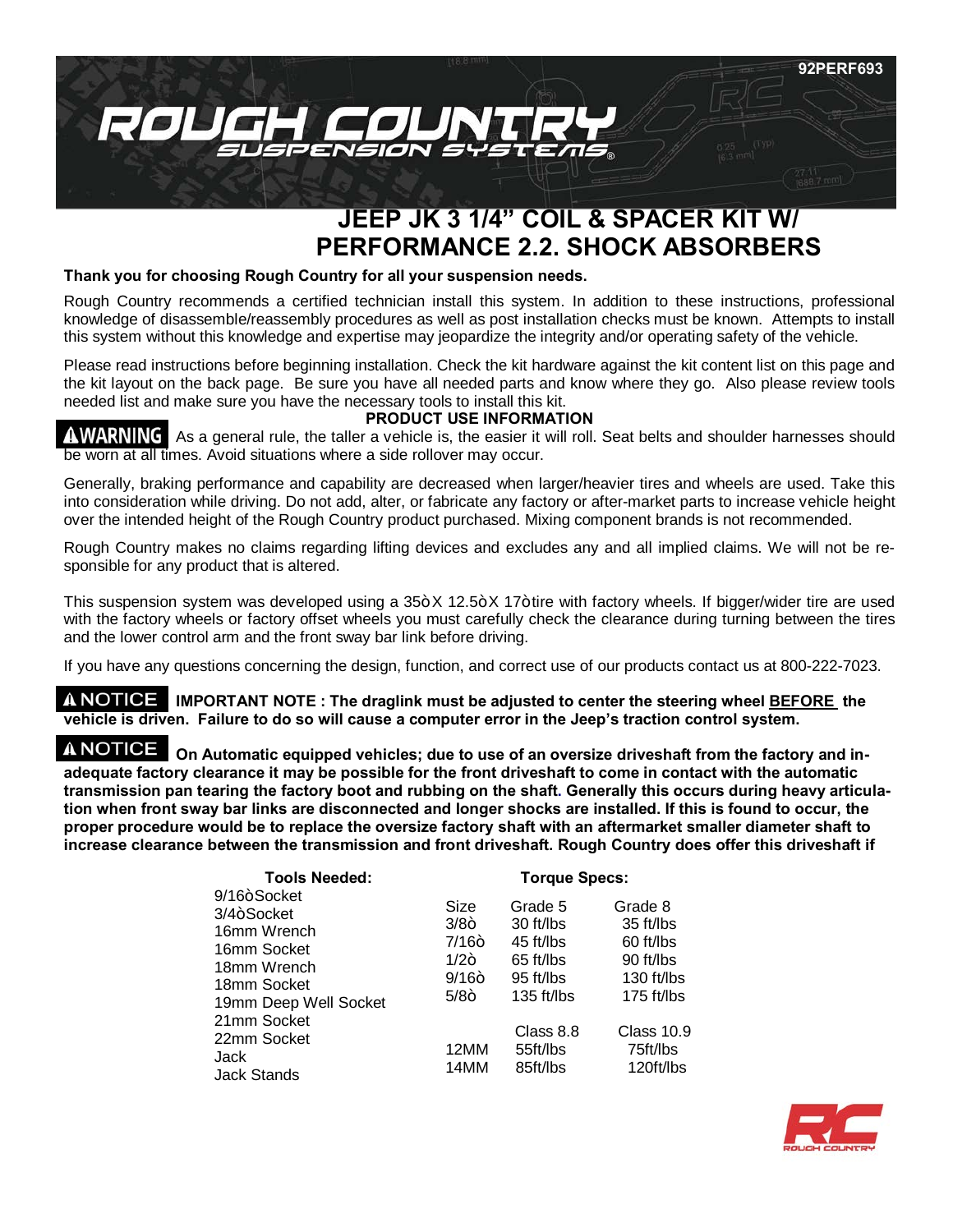# **KIT CONTENTS**



**Rear Performance 2.2 Shock Absorbers** 

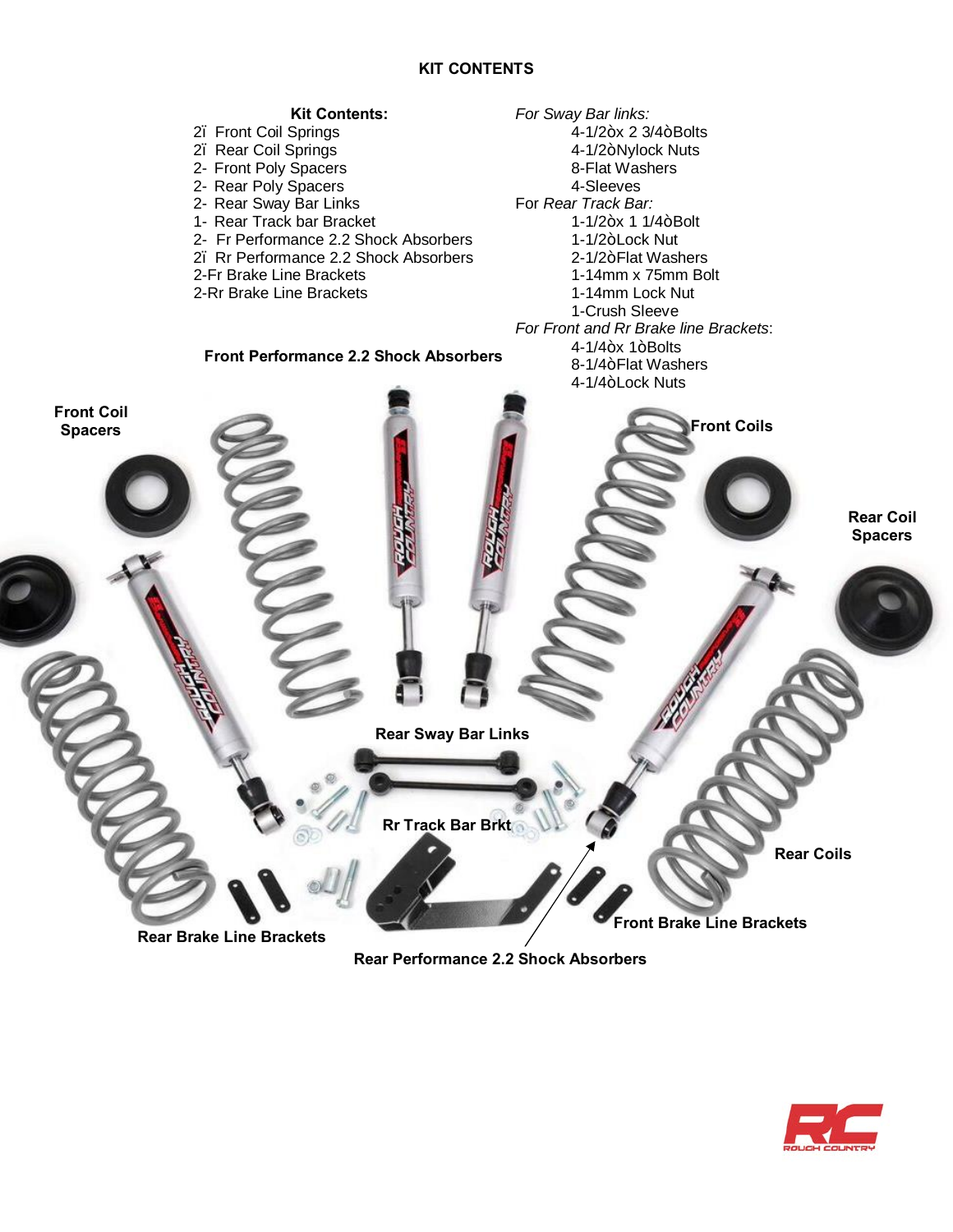### **FRONT INSTALLATION INSTRUCTIONS**

- 1. Chock the rear wheels and jack up the front of the vehicle and support the vehicle with jack stands so that the front wheels are off the ground.
- 2. Using a 19mm deep well socket remove the front tires/wheels,
- 3. Using a 18mm socket and wrench remove the bottom bolt and the upper sway bar nuts. Retain the lower hardware for later use. **See Photo 1**
- 4. Using a 18mm socket and wrench remove the lower shock bolt. **See Photo 2**. Retain the lower hardware for reuse.



**Remove the front sway bar link**



- 5. Using a 10MM socket, remove the brake line bracket from the stock location.
- 6. Locate the brake line bracket and install using the stock hardware. Install the stock brake line on the other end of the bracket using the supplied  $1/4+X$  1+bolts. See PHOTO **3. Use caution when moving the brake line to not kink the metal line.**
- 7. Push down on the axle to allow room for the coils to be removed. Remove coil springs.
- 8. Install the new coil spring (Longer Coil) with the supplied 3/4+ spacer as shown in **Photo 4** making sure the stock isolator is in place above the new spacer.
- 9. Install the Rough Country Performance 2.2 shocks in the factory location with the factory bolt in the lower shock mount. Tighten the lower using a 18mm socket and wrench and the upper using a 9/16+wrench. See Photo 5.
- 10. Reinstall the front tires/wheels and tighten to factory specifications.
- 11. Remove the jack stands and lower the vehicle to the ground.
- 12. On the **rear** of the vehicle remove the factory sway bar link using a 18mm socket and wrench on the lower. Remove the upper hardware using a 18mm wrench and a 19mm wrench on the ball joint end. This link will be relocated to the front.
- 13. Install the factory rear sway bar link in place of the factory front sway bar link. Attach the swivel end of the link to the factory sway bar using the stock hardware. Line up the eye end of the link to the factory mount on the axle, attach using the factory hardware. Tighten the upper using a 18mm and 19mm wrench, and lower using a 18mm socket and wrench.
- 14. The draglink must be adjusted to center the steering wheel **BEFORE** the vehicle is driven. Failure to do so will cause a computer error with the Jeep traction control system and will result in odd handling and poor performance.





**Install the coil and spacer Install the shock absorbers** 

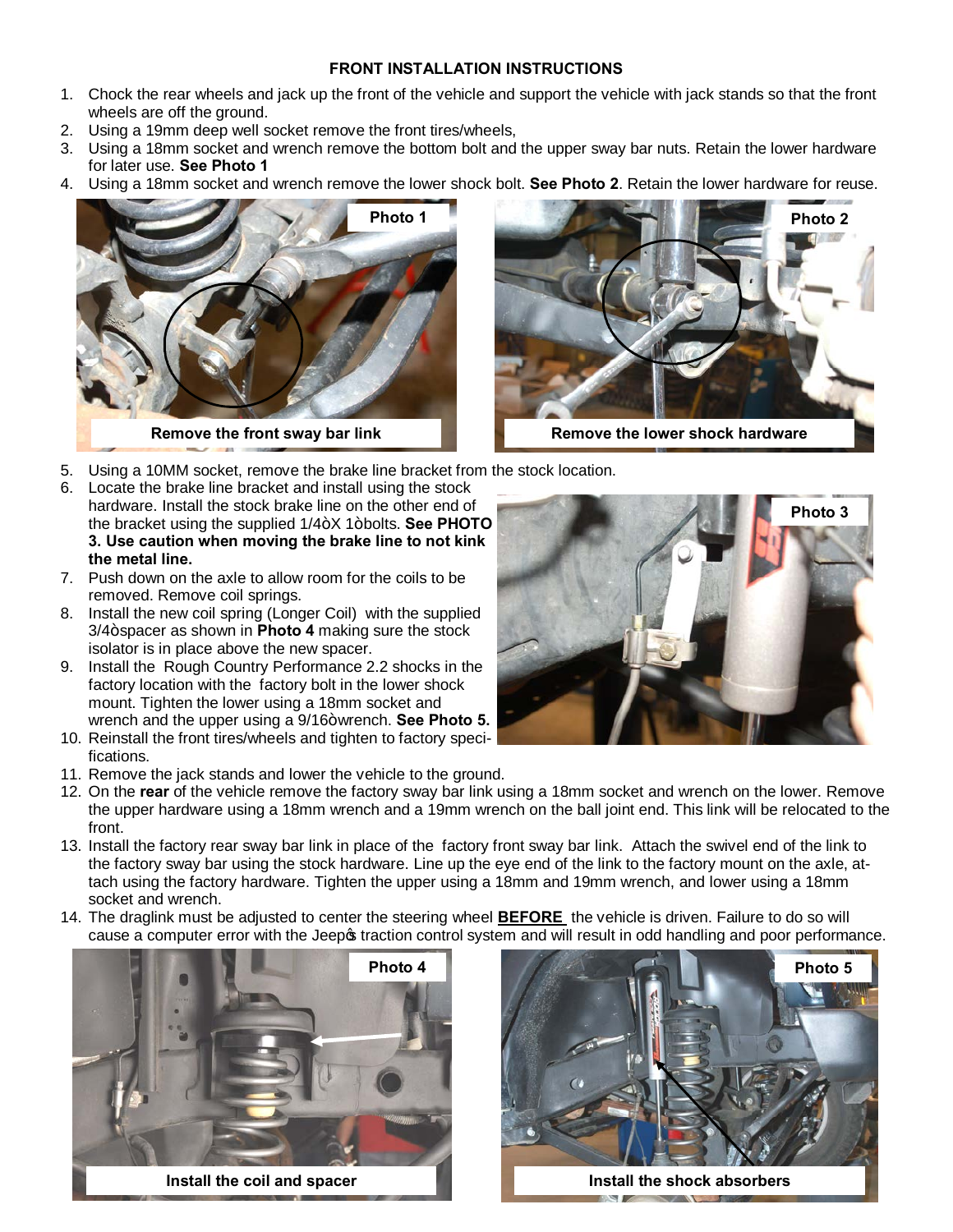# **REAR INSTALLATION INSTRUCTIONS**

- 1. Chock front wheels and jack up the rear of the vehicle and support the vehicle with jack stands so that the rear wheels are off the ground.
- 2. Remove the rear tires/wheels using a 19mm deep well socket.
- 3. Remove the upper shock bolt using a 16mm socket and wrench. Remove the lower shock bolt using a 18mm socket and wrench and remove the factory shock. **See Photo 6.** Retain the lower shock hardware for reuse.
- 5. Using a 10mm wrench, unbolt the brake hose bracket at the frame. Retain hardware for later use.
- 6. Remove the track rod from the passenger side frame mount using a 21mm wrench. Retain the hardware for reuse. It may be necessary to raise or lower to take the pressure off of the track rod bolt.
- 7. Push down on the axle to allow enough room for stock coil spring to be removed. Remove the stock coil spring.
- 8. Install the supplied 3/4+ spring spacer on the top of the new coil spring (Shorter Coil) and install the new Rough Country coil spring in the factory coil mount with the stock isolator installed above the new spacer. **See Photo 7.**





- 9. Locate the 4 sway bar link sleeves. Insert the sleeves into the sway bar link bushings.
- 10. Using the supplied .500-16 x 2.75+bolts, washers and nuts from 1681bag, install the sway bar links to the sway bar, and axle mount., and tighten using a 13/16+socket and 7/8+wrench. See Photo 8. Make sure the bolts are in**stalled with the head of the bolt toward the tire as shown.**
- 11. Place the bracket on the factory mount and install the supplied 3/8+x 1+Bolts, washers and Flange lock nuts as shown in the factory holes. Do not tighten at this time. **See Photo 9.**





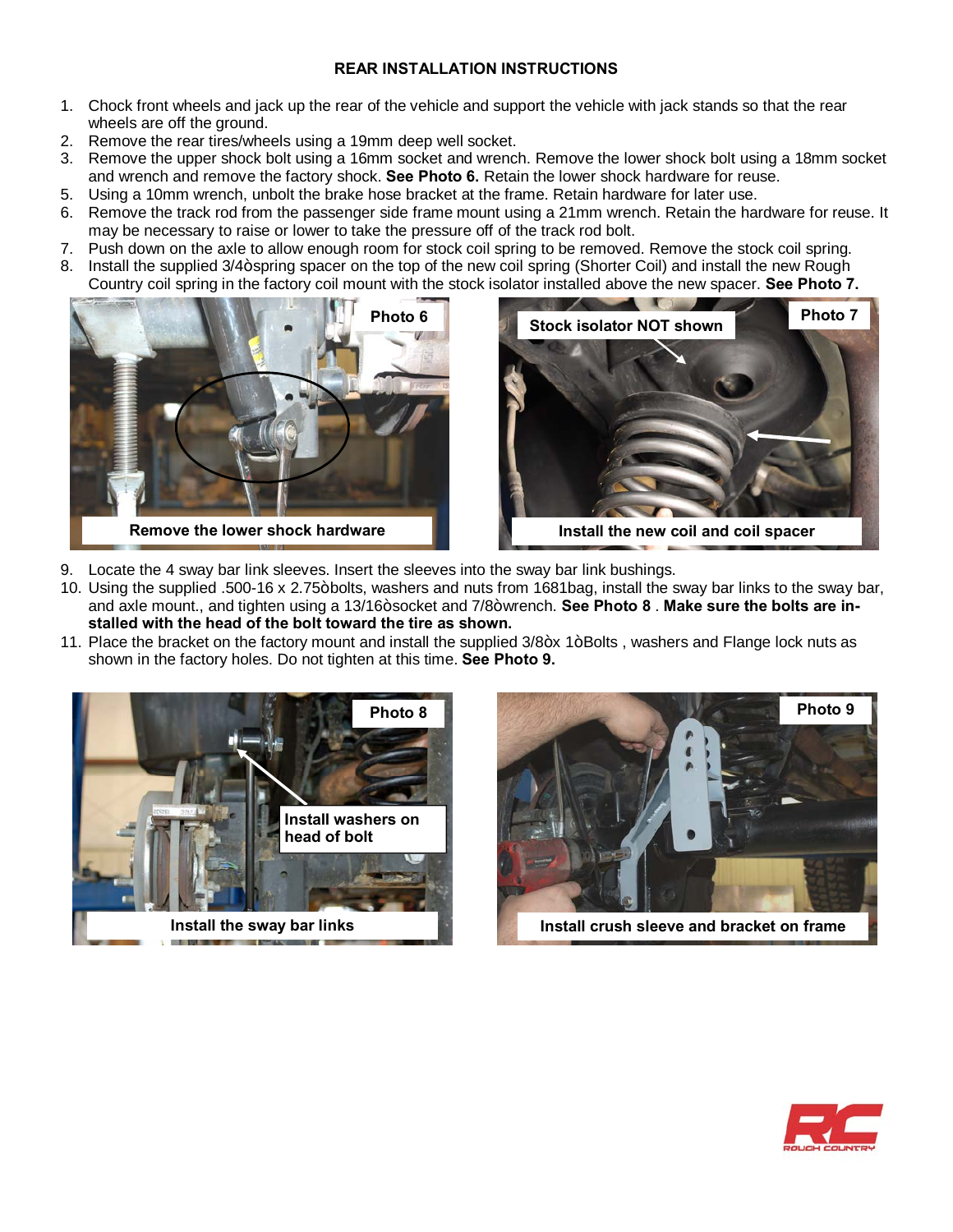- 12. Using the track bar bracket as a template mark and drill a 13/32+hole in the top of the original track bar mount from the top.
- 13. Install using the  $.375-16 \times 1+$  bolt, washer through the drilled hole from the top and secure with flange nut using a 9/16+wrench and socket. **See PHOTO 10.**
- 14. Insert the supplied sleeve, inside the factory track bar mount. Insert the supplied 14mm+x 80mm+bolt through the bracket, factory mount, and sleeve secure using the washer and nut. Do fully tighten. **See Photo 11.**
- 15. Tighten all track rod bracket hardware.
- 16. Install the rear Rough Country Performance 2.2 shock in the factory location using the factory hardware. Tighten the upper mount using a 16mm wrench and a 18mm wrench for the lower.



**Install the 1/2" x 1 1/4" bolt**

- 17. Reinstall the rear tires/wheels and tighten to factory specifications. Lower the vehicle to the ground.
- 18. After the vehicle is on the ground, install the stock track rod in the lower hole of the new track rod bracket with the stock hardware. **See Photo 12**. It may be necessary to pull the axle over to the passenger side to align the hole in the bracket with the track rod bushing.

A NOTICE The top hole is for 6+of lift, middle for 4+of lift and the bottom hole is for 2.5+3.5+of lift. The passenger side mount on the track bar will be installed in a later step.





**Install the track bar in the new bracket**

19. Attach the brake line bracket to the location on the frame where the factory bracket was attached. Tighten using a 10mm wrench and stock hardware. Secure the factory bracket to the bottom hole of the relocation bracket using a 7/16 wrench and the supplied .250-20 x 1" bolts, washers, and nuts. **See PHOTO 13**.